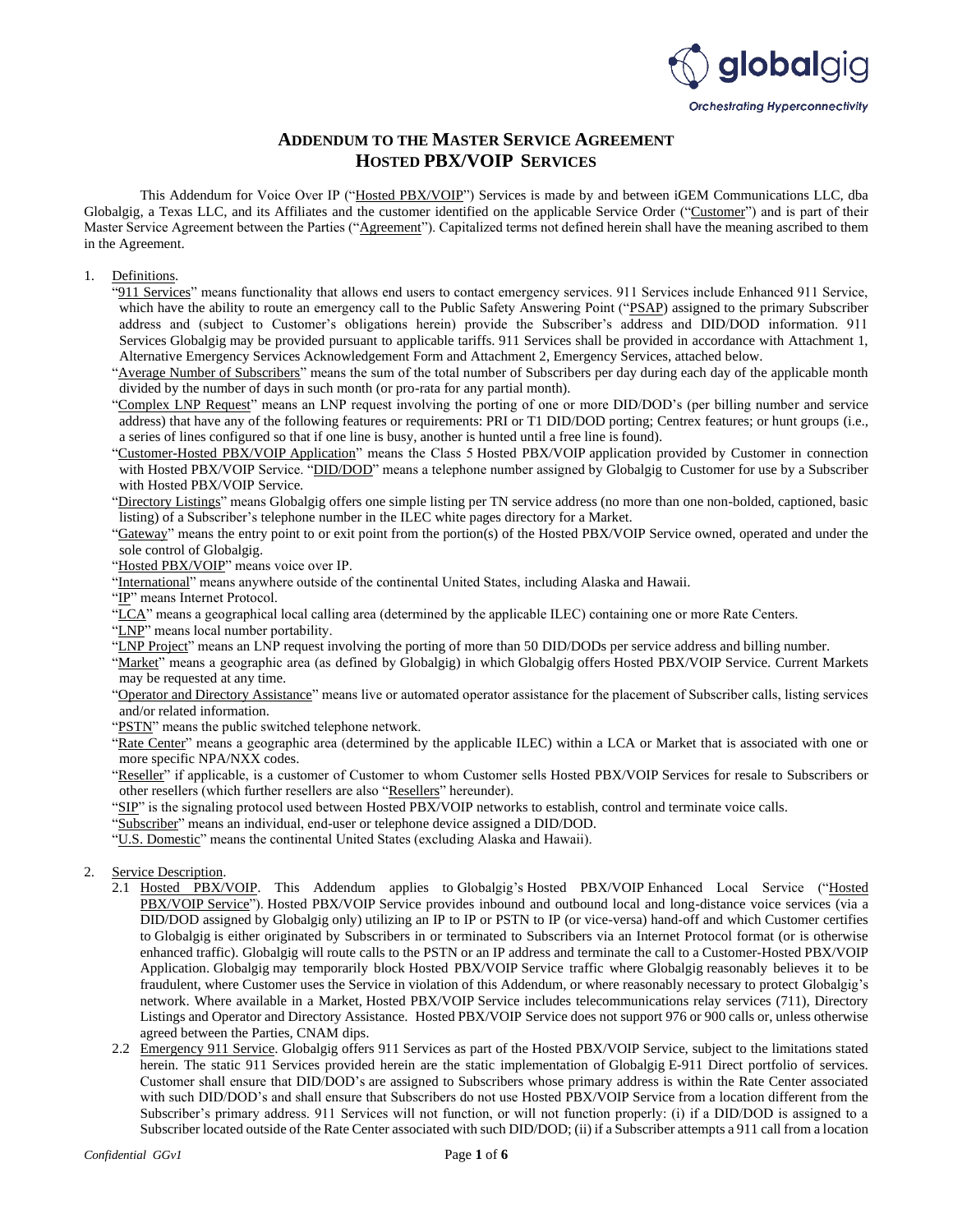different from the Subscriber's address provided to Globalgig by Customer; (iii) during any disruption of power at the Subscriber location; (iv) during any disruption of Internet connectivity to the Subscriber location; (v) during any period where service to a Subscriber has been cancelled or suspended for any reason (including suspensions or cancellations for failure to pay or other default); (vi) if incorrect or invalid Subscriber address information is provided, or if such information is not updated in the event of a change in primary location; or (vii) if equipment provided to or used by the Subscriber in connection with Hosted PBX/VOIP Service fails to function or is improperly (or is not) installed or configured. 911 Services will not function until correct and valid address information has been input into the appropriate database(s), which may occur shortly after initial Service activation, including following Port-In requests as outlined below. Customer's agreements with Subscribers shall contain and Customer shall require each of its Resellers agreements with its Subscribers to contain, the following: (i) an explanation of the limitations on the functionality of 911 Services as set forth herein; and (ii) a release in favor of Customer (or Reseller, as applicable) and all of its underlying suppliers (including Globalgig and its affiliates) relating to claims arising out of the failure of 911 Services to function properly for the reasons set forth in Section. Globalgig reserves the right, with Customer's consent, to notify Subscribers of the limitations on functionality through means identified and agreed by Customer and Globalgig. In the event that 911 Service limitations or requirements different than those stated herein are, in Globalgig's reasonable opinion, necessary or advisable based on Globalgig's interpretation of currently evolving 911 Service laws, rules and regulations, Customer agrees to negotiate modifications to this Section 6 as requested by Globalgig, and if agreement respecting the same cannot be reached, Globalgig may terminate the Hosted PBX/VOIP Service and this Agreement without liability.

### 3. Orders and Forecasts.

- 3.1 Service Orders. Customer may submit Service Order(s) to activate a Market(s) and request anticipated DID/DOD's in Rate Centers within such Markets. After doing so, Customer may submit Service Orders to activate Resellers or Subscribers for use of Hosted PBX/VOIP Service within Rate Centers in a Market. Unless otherwise agreed, Resellers and Subscribers must place all orders through Customer, Customer remaining Globalgig's customer of record. A Service Order will be accepted by Globalgig through activation of the Subscriber with an assigned DID/DOD. Such activation shall constitute Globalgig's acceptance of the Service Order. If DID/DOD's are reserved for Customer following a Service Order, Globalgig may, upon electronic mail notification to Customer, reclaim up to 75% of the DID/DOD's reserved for Customer (by Rate Center) if Customer has not ordered Hosted PBX/VOIP Service for Subscribers utilizing such DID/DOD's within one hundred twenty (120) days from the date of the Service Order.
- 3.2 Forecasts. To assist in the delivery of Hosted PBX/VOIP Service, Customer will provide Globalgig with a non-binding forecast setting forth Customer's estimated forecasted usage and DID/DOD quantities for Hosted PBX/VOIP Service by Market or LCA and anticipated LNP requests, which shall be updated on a calendar quarter basis thereafter. Where Customer purchases multiple Services from Globalgig requiring LNP forecasts, such forecasts shall be submitted simultaneously, segregated by Service.
- 4. Rates and Invoices. Rates are specified in the applicable Service Order(s). Ancillary or one-time fees for additional services shall be provided to Customer for approval in the applicable Service Order(s) or via Globalgig's portal tool. Customer will be invoiced monthly in advance (prorated for any partial month) for each Service component and the charges for other services received. The first invoice shall be for the first two (2) months (prorated for any partial month) of the Service Term; each invoice thereafter shall be for the subsequent month. All usage Services are invoiced based on the usage for the immediately preceding month. Regulatory taxes and fees payable by Customer may be designated as cost recovery fees on invoices provided by Globalgig. Calls within a Subscriber's LCA shall be treated as local calls; calls outside of a Subscriber's LCA shall be treated as long-distance calls. A binding determination that such treatment is not appropriate shall be subject to the regulatory change procedures described in the Agreement.

#### 5. Customer Responsibilities.

5.1 Customer shall, at its sole cost, be responsible: (i) for providing all equipment (including SIP proxy servers), software, facilities and IP connectivity (including connectivity to Subscribers) necessary for the Customer-Hosted PBX/VOIP Application and the Customer network to operate with the Hosted PBX/VOIP Service and for providing and ensuring the successful installation of all equipment and software necessary for Resellers or Subscribers to use services sold to it by Customer; (ii) to obtain and provide to Globalgig, prior to installation of the particular Hosted PBX/VOIP Service, the IP address(es) for the SIP proxy server, the Customer-Hosted PBX/VOIP Application and/or any other applicable hardware/software solution; (iii) for all Subscriber Tier 1 support and (iv) for all Class 5 features, such as dial tone, call waiting and call forwarding functionality. Customer may pass such obligations on to Resellers, but all information required to support Hosted PBX/VOIP Service shall be supplied to Globalgig by Customer. Customer shall input, validate and maintain accurate Subscriber information, including Reseller Subscriber information (through a Globalgig provided electronic interface) so that Globalgig can provide such Customer-provided information to applicable national databases, including, Automatic Local Identification (ALI) Database, Directory Listing information, Line Information Database (LIDB) (with LIDB preferences set to not accept collect calls) and Caller ID with NAME Database (CNAM). In doing so, Customer shall deliver to Globalgig valid postal addresses that can be confirmed against the Master Street Address Guide ("MSAG"). In the event Globalgig cannot validate an address through MSAG, Customer shall, upon notification of the same, immediately deliver a corrected address to Globalgig that can be validated against MSAG. Customer shall advise Subscribers, and shall require Resellers to advise its Subscribers, of Subscriber's responsibility and obligation to provide valid address information that can be verified against MSAG. Customer shall indemnify and hold harmless Globalgig and its affiliates against any and all claims and expenses resulting from the failure of Customer or Resellers to comply with Customer's responsibilities under Section 5.

*Confidential GGv1* Page **2** of **6** 5.2 Customer shall provide Globalgig with Automatic Number Identification (ANI) for all calls using Hosted PBX/VOIP Service in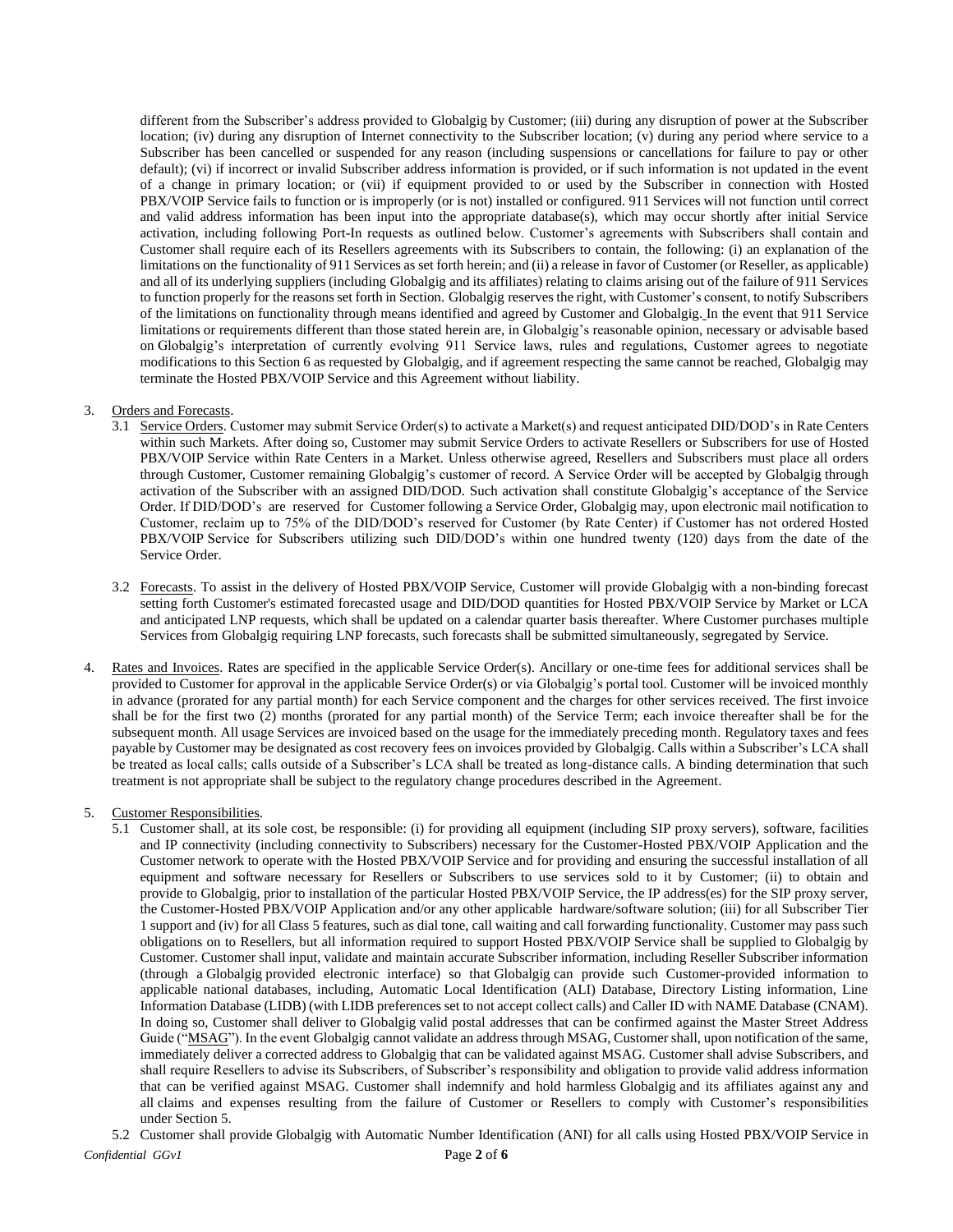the originating ANI field specified by Globalgig. All no-ANI calls (including operator services and directory assistance calls) and all calls where the originating ANI is not an Enhanced Local Service TN will be treated as intra-state and/or international longdistance calls (as applicable) and terminated as such at Globalgig's then current standard, or otherwise contracted, long distance usage rates (even if Customer has selected a flat rate billing plan). Customer shall not and shall require Resellers and Subscribers not to: (1) re-classify or re-originate traffic or take any other action to make traffic appear as if it: (i) is anything other than the type of traffic delivered to such party (including but not limited to making TDM originated traffic appear to be IP originated) or (ii) originated from a place or on a type of equipment different from the place or type of equipment from where it, in fact, originated; or (2) modify, alter or delete in any manner calling party number information, originating point codes or any other signaling information, or call detail in connection with the transport and termination of traffic to the called party. In addition to Globalgig's other rights and remedies for violation of this Section, Globalgig may also charge Customer at the rates herein for violations under Section 5.

- 5.3 Globalgig and Customer will conduct interoperability testing of the Hosted PBX/VOIP Service with the Customer-Hosted PBX/VOIP Application(s) and prior to Customer's implementing any software or call flow upgrade, enhancement or modification thereto. All special configurations are subject to Globalgig's approval. Globalgig may terminate (without liability) Hosted PBX/VOIP Service where proper interoperability testing has not been completed.
- 5.4 Customer is responsible for the support, connectivity, performance and security (including unauthorized access) of its equipment, PC/desktops and LAN. **CUSTOMER IS RESPONSIBLE FOR PROVIDING UNINTERRUPTED AC POWER TO INTEGRATED ACCESS DEVICE(S) ("IAD"). ANY POWER INTERRUPTION WILL RESULT IN A LOSS OF SERVICE INCLUDING EMERGENCY SERVICES. THEREFORE, CUSTOMER MUST ARRANGE FOR BACKUP POWER FOR THE IAD OR ALTERNATIVE EMERGENCY SERVICES NOT DEPENDENT ON CONTINUOUS AVAILABILITY OF AC POWER TO ENABLE OPERATION.**
- 5.5 Customer warrants and agrees not to use or reference to the Service for chain letters, junk fax or junk mail, spamming or any use of distribution lists to any person who has not given specific and documented permission to be included in such a process, and further warrants and agrees not to attempt to gain unauthorized access to other computer systems. Customer must: (a) obtain and pay for any and all Customer-procured equipment and/or third-party services required for Customer to access and use the Services; (b) maintain the security of Customer's PIN number and other confidential information relating to Customer's account; and (c) be responsible and liable for all charges resulting from use of the account, including any unauthorized access or use.
- 5.6 Customer acknowledges and will inform Subscribers that personal data of Subscribers may transit through countries for which applicable laws on data protection will always be complied with.
- 6. Local Number Portability.
	- 6.1 Port In. Upon submission of a Service Order, Customer may (in accordance with Globalgig's standard operating procedures, including those procedures described in Globalgig's then current LNP Service Reference Guide) port a geographically relevant telephone number or fax number to Globalgig ("Port-In") for use with Service. Customer represents and warrants that it has all necessary rights and authority necessary for any Port-In and will provide copies of letters of authority authorizing the same upon request. Customer shall indemnify, defend and hold harmless Globalgig from and against any third-party claim related to or arising out of any Port-In (or request for Port-In or Port-In cancellation). Customer shall be responsible for a non-recurring cancellation fee per telephone number and fax number terminated by Customer prior to completion of the Port-In request.
	- 6.2 Porting Out. Globalgig may receive requests to port a telephone number or fax number currently assigned to a Subscriber to a third-party provider ("Port-Out") in accordance with Globalgig's standard operating procedures, including those procedures described in Globalgig's current LNP Service Reference Guide. Prior notice of Port-Outs will not be provided; however, Globalgig will provide a report of subsequent Port-Outs in accordance with the LNP Reference Guide. Customer shall be responsible for a non-recurring cancellation fee per telephone number and fax number terminated by Customer after the number has been ported.
- 7. Assignment of Telephone Numbers. Regardless of whether individual telephone numbers associated with Customer's telephony equipment are provided to Customer by Globalgig or ported to the Service on Customer's behalf by Globalgig, under no circumstances may any such numbers be allocated to a geographic location outside the rate center to which they are assigned.
- 8. Service Configuration. Customer can configure Hosted PBX/VOIP Integrated Access to support DS-1 or PRI to interface to their telephony equipment. DS-1 supports between twelve (12) and twenty-four (24) voice channels. PRI supports between eleven (11) and twenty- three (23) B-channels for transport and one (1) D-channel for signaling. For Hosted PBX/VOIP Integrated Access configured for PRI, the D-channel is counted as one (1) of Customer's ordered voice channels. All Channels for both DS-1 and PRI will be configured for direct inward dial capability. Globalgig will implement the Service utilizing standard IP configurations (static routing) and provide Customer with the initial configuration of the IAD, as determined by Customer's requirements. The configuration within the IAD is integral to the performance of Service provided by Globalgig. Changes made to the configuration of the IAD, including IADs provided by third parties, may impair the Service provided by Globalgig. The technology and transmission path utilized to provide the Hosted PBX/VOIP Integrated Access service will be selected based on Globalgig's sole discretion. Service will be tested from the Globalgig network once the access circuit is delivered by Globalgig's chosen access vendor. A final circuit test will be completed during installation. Additional charges may apply or Globalgig may refuse to provide the Service if the availability of suitable network facilities is limited or involves additional costs.
- 9. Voice. Customer may not at any time use predictive dialers or any other mechanized dialing device in conjunction with the Service to place outbound calls. Notwithstanding anything to the contrary in the Agreement, this Addendum, or any Service Order issued pursuant thereto, if Customer's outbound call attempts via the Service exceed eight hundred (800) attempts per hour per T1 utilizing inbound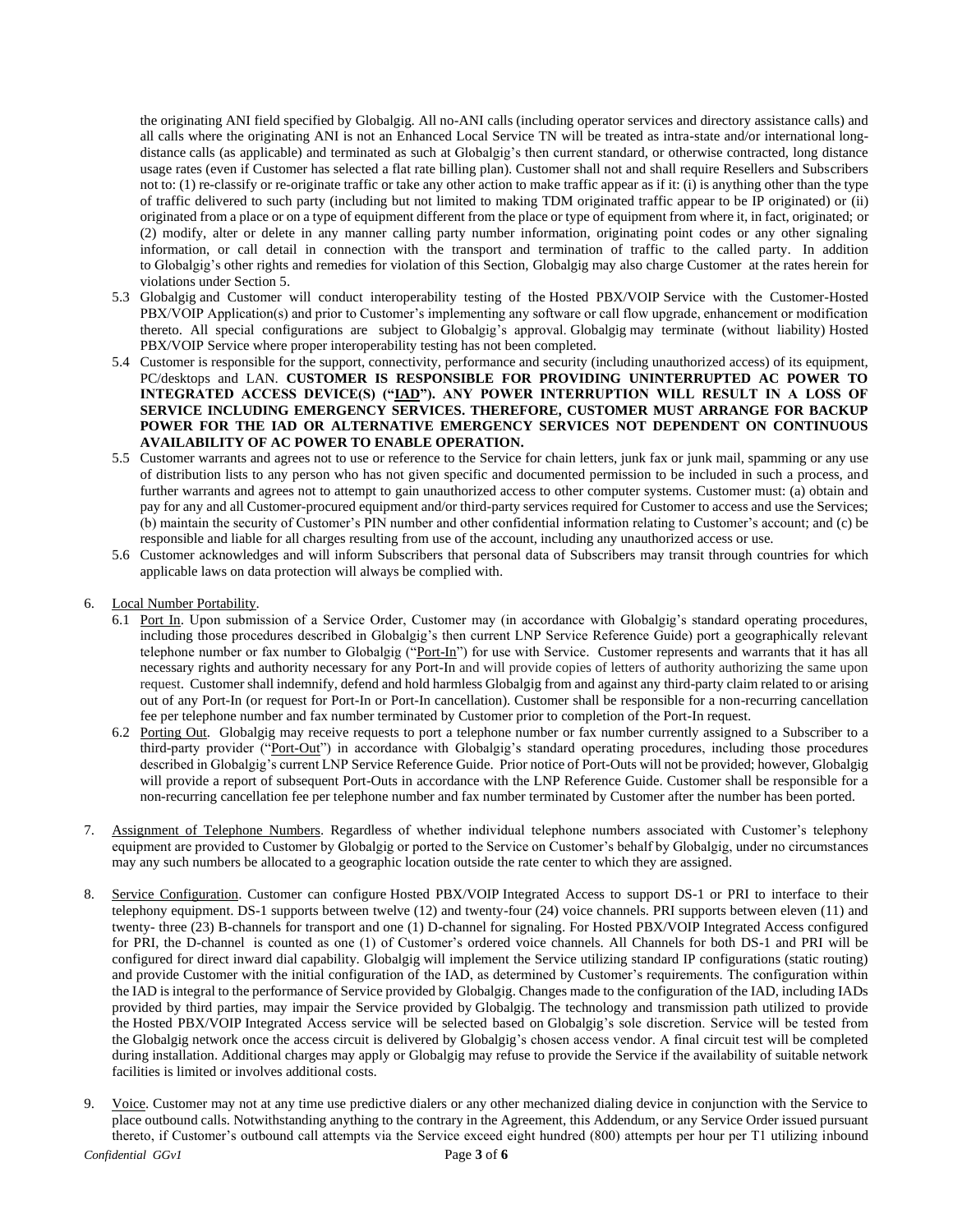signaling, or one thousand two hundred (1,200) attempts per hour per T1 utilizing PRI signaling, Globalgig will have the right to suspend or terminate the Service or unilaterally increase the price charged to the Customer for the Service, all upon two (2) business days prior notice. Globalgig will store files for up to fourteen (14) days in case a retransmission is requested, after which all files will be purged.

- 10. Long Distance. Non calling card interstate and intrastate outbound calls are billed in eighteen (18) second initial increment with six (6) second additional increments thereafter. Non calling card interstate and intrastate inbound calls are billed a thirty (30) second initial increment with six (6) second additional increments thereafter. Each call will be carried out four (4) decimal places and will not be rounded, and all applicable Common Carrier Subscription Charges will apply. If in Globalgig's good faith determination Customer's Voice Usage disproportionately terminates to and/or originates in high-cost areas or international cell phones, Globalgig will provide Customer with ten (10) days' notice to correct its Voice Usage or else Globalgig reserves the right to adjust Customer's Voice Usage rates. If Customer does not comply with Globalgig's notice to adjust its Voice Usage, and does not consent to the subsequent rate adjustment, Globalgig shall have the right to immediately terminate the Hosted PBX/VOIP Service and/or the Agreement and Customer shall remain liable for all Usage Charges incurred prior to such termination.
- 11. Dedicated IP. Globalgig will provide IP address assignment for use with the Service. Globalgig adheres to the American Registry of Internet Numbers (ARIN), and ultimately the Internet Corporation of Assigned Names and Numbers (ICANN), recommended guidelines for assignment/allocation of Internet IP address space to its customers. All address space assigned by Globalgig is nonportable. Globalgig assigns address space to Customer for the duration of this Addendum and its respective Service Order(s). Globalgig reserves the right to recover any address space due to inadequate utilization or an AUP violation. Upon Service termination, Customer will be required to forfeit any allocated address space to Globalgig. It is required that documented justification be submitted to Globalgig prior to the assignment of address space. Customer may request additional IP addresses and additional charges may apply. Customer agrees to accept Service regardless of the number of IP addresses assigned or justified according to ARIN guidelines. If Customer requires larger blocks of address space, Customer must petition ARIN directly. Customer further agrees that it will not and will ensure that any Reseller or Subscriber will not, violate Globalgig's Acceptable Use Policy.
- 12. Third-Party Equipment. Globalgig is not responsible for the installation, operation, maintenance, compatibility or performance of any third-party hardware or software with the Globalgig-provided Service. If such third-party hardware or software impairs operation of the Service, Customer remains liable for payment of all charges for the Service, and, if such third-party equipment or software is likely to cause hazard or service interruption/obstruction, Customer will immediately eliminate such likelihood, which may be at Globalgig's request.
- 13. Customer Demarcation Point. The demarcation point is the Network Interface Device (NID) at Customer's premises. Globalgig is not responsible for the configuration or testing of additional LAN configurations, including but not limited to the addition of multiple machines.
- 14. Alternate Service and Equipment Provider. Globalgig does not make any representations or assurances of any kind about the extent of availability and quality of Service beyond its own network. Depending upon market area and/or Customer location, Globalgig may coordinate with another service provider to connect service to customers that Globalgig cannot serve directly. Although Globalgig will employ a commercially reasonable and prudent approach to interconnections with other service providers, Globalgig does not make any representations, guarantees or warranties of any kind, express or implied, about the financial health, stability, or viability of any other service providers to continue as a going concern. Customer agrees that Globalgig is not responsible for any interruption in service as a result of (a) any act or omission of Customer, or (b) the failure of such other service provider's network, services or entire business. Additionally, Globalgig does not make warranties, written or oral, statutory, express or implied, including warranties of merchantability or fitness for a particular purpose, for other service providers' products and services. Globalgig shall not be held responsible or liable for any defects or failure in Customer's service, computer, software, files, data, peripherals or connectivity arising from or caused by any equipment or service which is not part of Globalgig's network. Customer shall solely be responsible for the ownership, installation, repair, maintenance, and/or replacement of Customer provided equipment within the other provider's network. Globalgig shall have no responsibility or obligation to Customer with respect to the other service provider's equipment or its functioning or failure to function properly.
- 15. Globalgig-Provided Telephones. All Globalgig-provided hardware and software shall remain the property of Globalgig and must be returned to Globalgig at Customer's expense in good working condition upon expiration or termination of the Service with normal wear and tear expected. All service charges for rented phones will continue until such time as Customer returns and Globalgig receives the rented phones in good working condition, with normal wear and tear expected. If Customer chooses to exchange one Globalgig phone model for another, then Customer is responsible for all shipping charges of the newly ordered model and the returned model. Once exchanged, any changes to the pricing will begin on the next billing cycle and may be prorated for the initial month. Phones returned for exchange must be received within ten (10) business days or rental charges will be reinstated until the phone that is to be returned is received by Globalgig. Customer shall be liable for reimbursing Globalgig for all loss or damage to Globalgig provided phones. Globalgig-provided hardware and software are subject to the Leased Equipment Addendum.
- 16. Intellectual Property. Except as otherwise expressly provided herein, nothing contained in this Addendum shall be construed as conferring by implication, estoppel or otherwise any license or right under any patent, trade name or copyright of Globalgig or Customer.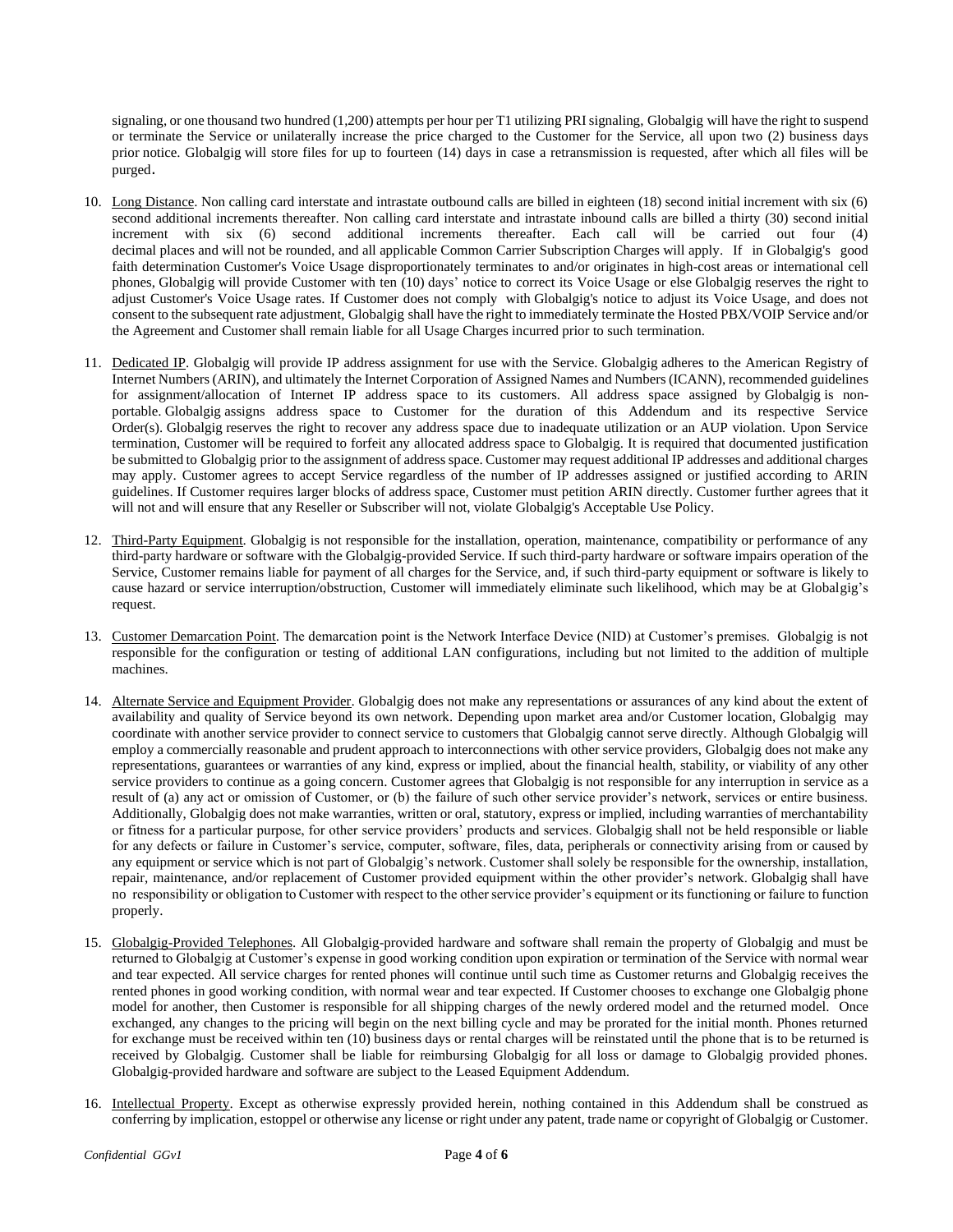- 17. Limitation of Liability. IN NO EVENT SHALL GLOBALGIG BE LIABLE FOR ANY DIRECT, INCIDENTAL, INDIRECT, SPECIAL, PUNITIVE, EXEMPLARY OR CONSEQUENTIAL DAMAGES, OR FOR ANY OTHER DAMAGES, INCLUDING BUT NOT LIMITED TO LOSS OF DATA, LOSS OF REVENUE OR PROFITS, OR DAMAGES ARISING OUT OF OR IN CONNECTION WITH THE USE OR INABILITY TO USE THE SERVICE, INCLUDING INABILITY TO BE ABLE TO DIAL 911 OR TO ACCESS EMERGENCY SERVICE PERSONNEL THROUGH THE SERVICE. THE LIMITATIONS SET FORTH HEREIN APPLY TO CLAIMS FOUNDED IN BREACH OF CONTRACT, BREACH OF WARRANTY, PRODUCT LIABILITY, TORT AND ANY AND ALL OTHER THEORIES OF LIABILITY AND APPLY WHETHER OR NOT GLOBALGIG WAS INFORMED OF THE LIKELIHOOD OF ANY PARTICULAR TYPE OF DAMAGES.
- 18. Disclaimer of Warranties. ALL SERVICES ARE PROVIDED AS-IS. GLOBALGIG MAKES NO WARRANTIES, EXPRESS OR IMPLIED, INCLUDING BUT NOT LIMITED TO, ANY IMPLIED WARRANTIES OF MERCHANTABILITY, FITNESS OF THE SERVICE FOR A PARTICULAR PURPOSE, TITLE OR NON-INFRINGEMENT OR ANY WARRANTY ARISING BY USAGE OF TRADE, COURSE OF DEALING OR COURSE OF PERFORMANCE OR ANY WARRANTY THAT THE SERVICE WILL MEET CUSTOMER'S REQUIREMENTS. WITHOUT LIMITING THE FOREGOING, GLOBALGIG DOES NOT WARRANT THAT THE SERVICE WILL BE WITHOUT FAILURE, DELAY, INTERRUPTION, ERROR, DEGRADATION OF VOICE QUALITY OR LOSS OF CONTENT, DATA OR INFORMATION. GLOBALGIG WILL NOT BE LIABLE FOR UNAUTHORIZED ACCESS TO CUSTOMER'S TRANSMISSION FACILITIES OR PREMISES EQUIPMENT OR FOR UNAUTHORIZED ACCESS TO, OR ALTERATION, THEFT OR DESTRUCTION OF, CUSTOMER'S DATA FILES, PROGRAMS, PROCEDURES OR INFORMATION THROUGH ACCIDENT, FRAUDULENT MEANS OR DEVICES OR ANY OTHER METHOD.
- 19. E911 Advisory and Specific Limitation of Liability. Customer is advised that, like any telephony application, the Service will provide E911 functionality to Customer provided that: (1) E911 functionality is available in the PSAP area serving the Customer's location where the Service will be deployed; (2) Customer has properly configured its PBX and associated CPE to properly route calls to and from individual DIODs within the physical site served by the Customer's telephony equipment; and (3) Customer ensures that its telephony equipment and IAD are properly maintained and receiving uninterrupted power at all times. The Service is also compatible with standard 911 services used in areas where the PSAP is not capable of receiving enhancements.
- 20. Indemnity. Customer acknowledges and understands that Globalgig's liability is limited for any Service outage and/or inability to dial 911 from Customer's line or to access emergency service personnel, as set forth in this Addendum. Customer will indemnify, defend, and hold harmless Globalgig from any and all Claims (including, without limitation, reasonable attorney's fees) by, or on behalf of, Customer or any third party or user of Customer's service relating to arising from any death or injury to persons, damage to tangible property, or due to the absence, failure or outage of the Service, including 911 dialing and/or inability of Customer or any third person or party or user of Customer's service to be able to dial 911 or to access emergency service personnel.
- 21. Unauthorized Placement of Calls. Globalgig is not liable for unauthorized placement of calls. Globalgig may work with Customer, if requested, to recommend possible solutions to reduce unauthorized use of the Services and Customer's facilities. Globalgig does not, however, warrant or guarantee that its recommendations will prevent unauthorized use, and Customer is solely responsible for controlling access to, and use of, the Service and its own communications facilities. Customer shall not be excused from paying Globalgig for charges incurred as a result of unauthorized placement of calls. In the event Customer discovers or reasonably believes that fraudulent calls are being made, Customer shall notify Globalgig immediately. In the event Globalgig discovers or reasonably believes that fraudulent calls are being made, Globalgig shall have the right (but not the obligation) to take protective action, including, but not limited to, temporary blocking of Customer's traffic until the applicable problem is resolved (in Globalgig's reasonable discretion). Customer shall remain solely responsible for any and all Claims arising out of or relating to any conduct described in this Section, and Customer shall indemnify, defend and hold harmless the Globalgig Party from and against any and all such Claims.
- 22. Acceptance of This Addendum. By accepting this Addendum, Customer agrees to receive and pay for the Service provided by Globalgig, including any subsequent Service Orders under the terms and conditions of this Addendum.

This Addendum is made part of and incorporated in the Agreement and constitutes the entire agreement by Globalgig and Customer pertaining to the subject matter hereof. Any and all Services pertaining to the subject matter hereof and active as of the Effective Date shall be governed by the terms and conditions herein.

[Remainder of page intentionally left blank.]